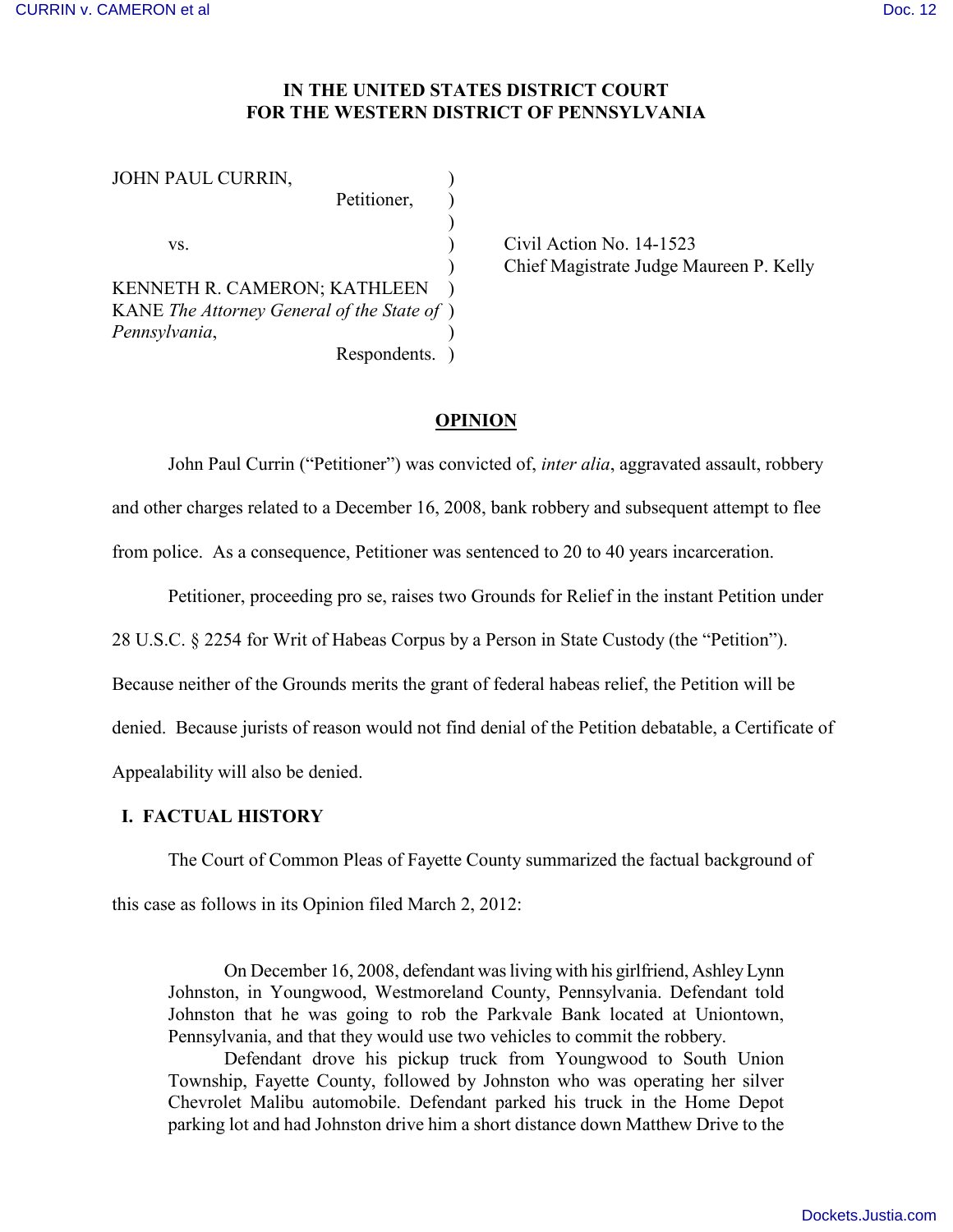Parkvale Bank. Defendant entered Parkvale Bank and approached the bank teller, Betty Jo Helmick. Defendant told Helmick, "no dye packs, give me your money, no dye packs." Helmick observed that the defendant had his right hand in his jacket pocket like he had a gun. She picked up a row of currency from her cash drawer and placed it in a stack on the counter. Defendant grabbed the money with his left hand, exited the bank through the side door and entered Johnston's vehicle. Johnston returned to the Home Depot parking lot where she dropped defendant off at his truck.

The state police responded to the robbery. At the time of the alarm a patrol vehicle was in the immediate vicinity and stopped Johnston's vehicle near the Uniontown Mall approximately a quarter mile from the Parkvale Bank. Johnston confessed her involvement to the police and identified defendant as her accomplice. She told the police that defendant was operating a bluish Chevrolet truck and that he usually travelled home by way of State Route 119. Other officers spotted the truck described by Johnston and gave pursuit using visible and audible signals for defendant.

During the pursuit defendant entered onto Richmond Road which dead-ends into a parking lot. As the state police attempted to effectuate his arrest, defendant rammed the police vehicles and tried to strike the police with his vehicle in an attempt to escape. Defendant received a gunshot wound to his hand after which he was apprehended.

ECF No. 10-16 at  $3 - 5$ .

### **II. PROCEDURAL HISTORY**

### **A. State Court**

The Pennsylvania Superior Court recounted the procedural history in the state courts as

follows in its Opinion dated June 18, 2014:

On June 3, 2009, after rejecting a plea offer of 15 to 30 years of incarceration, Currin entered an open guilty plea to three counts each of aggravated assault and criminal conspiracy, and one count each of robbery, theft by unlawful taking, receiving stolen property, fleeing or attempting to elude police officers, and criminal mischief. On July 31, 2009, the trial court sentenced him to 20 to 40 years of incarceration.

While represented by counsel, Currin filed a premature pro se PCRA petition on August 7, 2009. The trial court incorrectly labeled the petition as untimely and dismissed it without prejudice because of the court's lack of jurisdiction. On August 10, 2009, Currin filed a pro se motion to modify his sentence. He filed pro se notices of appeal on December 21, 2009 and December 29, 2009, docketed at Nos. 2186 WDA 2009 and 19 WDA 2010, respectively. This Court ultimately quashed both appeals as premature because of the pending post-sentence motion. In response to newly-appointed counsel's August 26, 2011 motion to compel judgment, the trial court directed the clerk of courts to enter an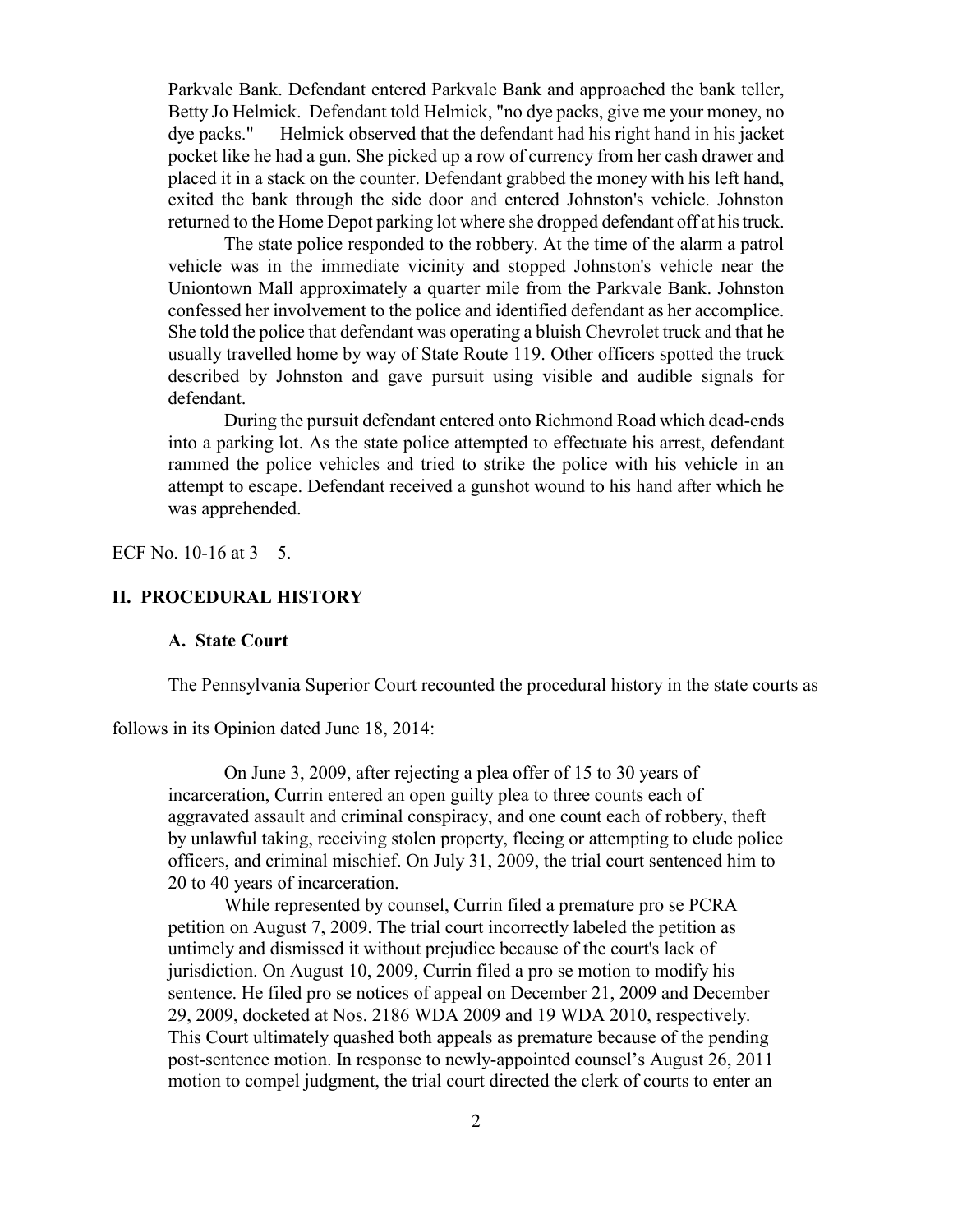order indicating that Currin's pro se post-sentence motion was denied by operation of law. Currin filed a counseled appeal, docketed at No. 1478 WDA 2011, and on August 14, 2012, a panel of this Court affirmed the judgment of sentence.

On July 12, 2013, Currin filed a pro se PCRA petition. The court appointed James V. Natale, Esquire to represent Currin. Attorney Natale filed a "Motion to Withdraw with Supporting Brief" pursuant to *Commonwealth v. Turner*, 544 A .2d 927 (Pa. 1988) and *Commonwealth v. Finley*, 550 A.2d 213 (Pa. Super. 1988) (*en banc*), in which he asserted that Currin's PCRA claims were time-barred and otherwise lacked merit. On September 6, 2013, the PCRA court granted Attorney Natale's motion to withdraw. On September 5, 2013, the PCRA court issued a Pa.R.Crim.P. 907 notice in which it advised Currin of its intention to dismiss his PCRA petition as untimely. On September 11, 2013, Currin filed a pro se motion in opposition to counsel's motion to withdraw and a petition for writ of habeas corpus, which the court treated as a response to the Rule 907 Notice rather than another PCRA petition. On September 30, 2013, the PCRA court dismissed Currin's PCRA petition without an evidentiary hearing.

ECF No. 1-1 at  $2 - 3$  (footnotes omitted). The Superior Court affirmed the denial of PCRA

relief. On October 6, 2014, Petitioner filed a Petition for leave to file a Petition for Allowance

of Appeal Nunc Pro Tunc ("Petition for Leave to File") in the Pennsylvania Supreme Court,

which denied the Petition for Leave to File on November 6, 2014. ECF No. 10-3 at 2.

## **B. Federal Court**

On the very day that the Pennsylvania Supreme Court denied the Petition for Leave to

File, i.e., November 6, 2014, Petitioner filed the instant pro se Petition in this Court, raising the

following two Grounds for Relief:

GROUND ONE: INEFFECTIVE ASSISTANCE OF COUNSEL

ECF No. 1 at 5.

GROUND TWO: INEFFECTIVE ASSITENCE [sic] OF COUNSEL

## Id. at 7.

Petitioner also filed a Petition to Stay and Petition to Abey ("Petition to Stay"). ECF No.

2. Petitioner sought to have this present habeas Petition stayed pending the decision of the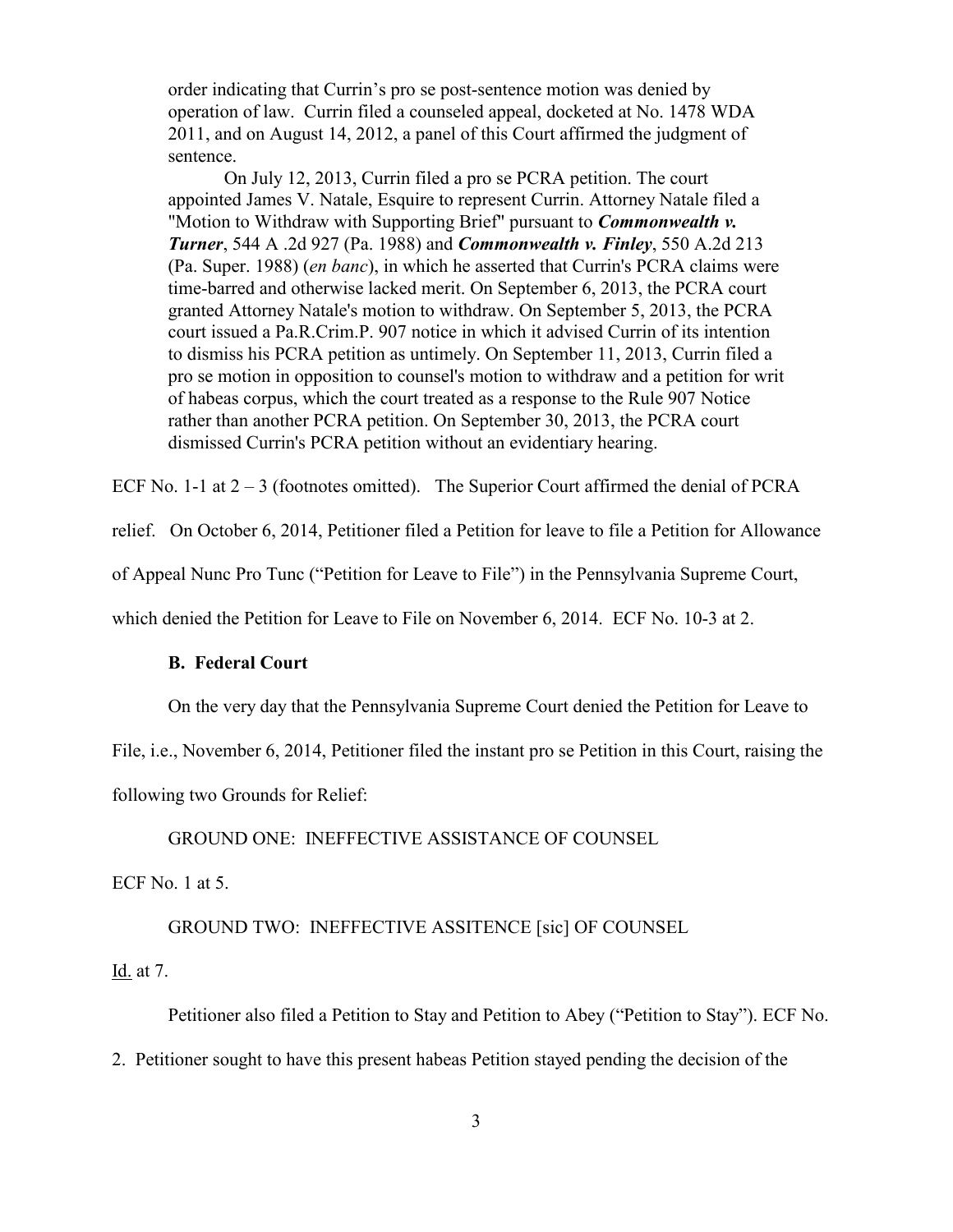Pennsylvania Supreme Court. However, given that the Pennsylvania Supreme Court denied his Petition for Leave to File the very same day that the Petition to Stay was filed, the Petition to Stay was rendered moot.

Respondents, through the District Attorney of Fayette County, filed an Answer denying that Petitioner was entitled to any federal habeas relief. ECF No. 10. All parties have consented to have the United States Magistrate Judge exercise plenary jurisdiction. ECF Nos. 5 and 9.

### **III. AEDPA**

The Antiterrorism and Effective Death Penalty Act of 1996, Pub. L. No. 104-132, tit. I, '101 (1996) (the "AEDPA") which amended the standards for reviewing state court judgments in federal habeas petitions filed under 28 U.S.C. § 2254 was enacted on April 24, 1996. Because Petitioner's habeas Petition was filed after its effective date, the AEDPA is applicable to this case. Werts v. Vaughn, 228 F.3d 178, 195 (3d Cir. 2000).

Where the state courts have reviewed a federal issue presented to them and disposed of the issue on the merits, and that issue is also raised in a federal habeas petition, the AEDPA provides the applicable deferential standards by which the federal habeas court is to review the state courts' disposition of that issue. See 28 U.S.C. § 2254(d) and (e).

In Williams v. Taylor, 529 U.S. 362 (2000), the United States Supreme Court expounded upon the standard found in 28 U.S.C. § 2254(d). In Williams, the Supreme Court explained that Congress intended that habeas relief for errors of law may only be granted in two situations: 1) where the state court decision was "contrary to . . . clearly established Federal law as determined by the Supreme Court of the United States" or 2) where that state court decision "involved an unreasonable application of … clearly established Federal law as determined by the Supreme Court of the United States." Id. at 404-05 (emphasis deleted). A state court decision can be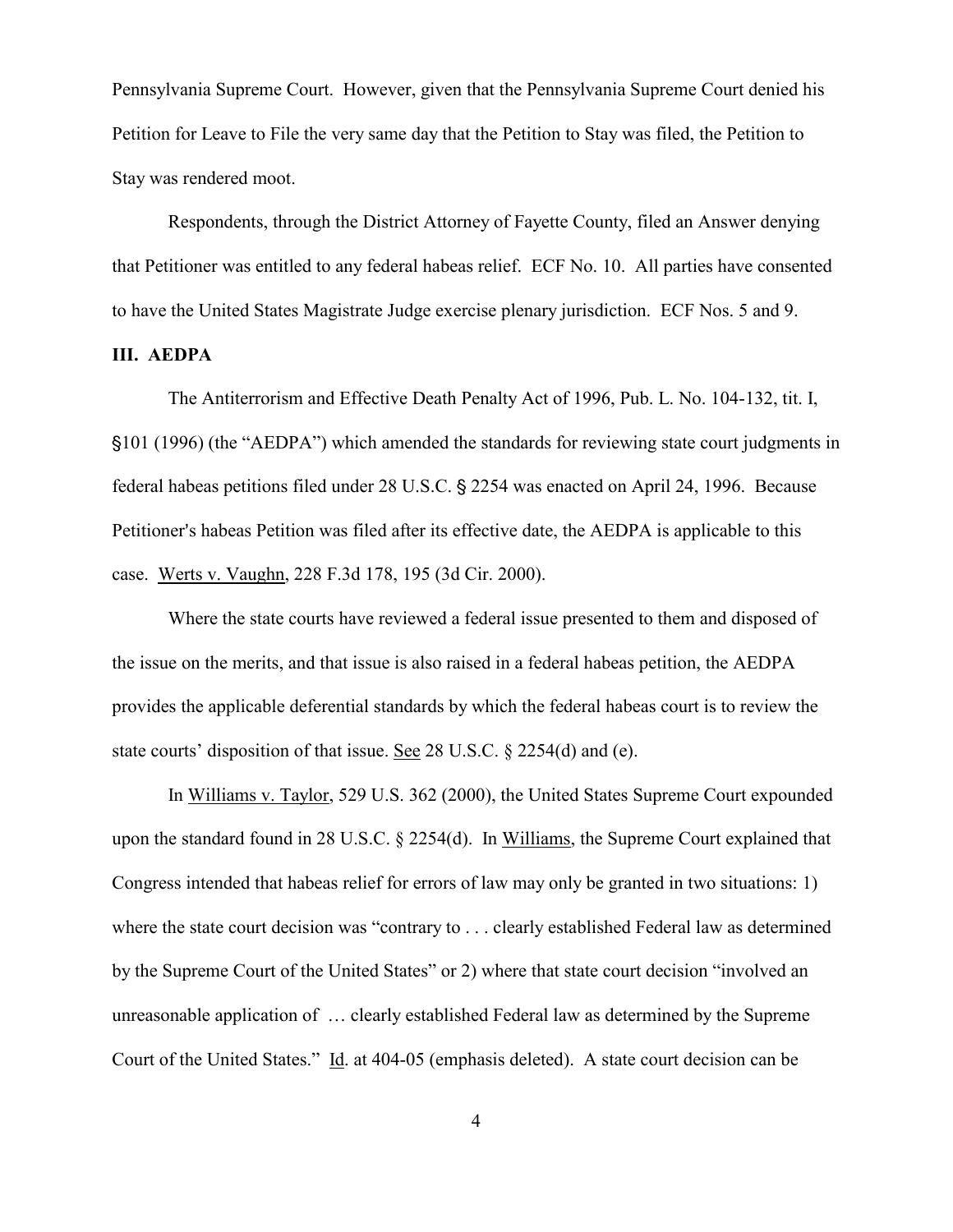contrary to clearly established federal law in one of two ways. First, the state courts could apply a wrong rule of law that is different from the rule of law required by the United States Supreme Court. Secondly, the state courts can apply the correct rule of law but reach an outcome that is different from a case decided by the United States Supreme Court where the facts are indistinguishable between the state court case and the United States Supreme Court case.

The AEDPA also provides another ground for claiming relief, namely, where the state court's adjudication of the claim "resulted in a decision that was based on an unreasonable determination of the facts in light of the evidence presented in the State court proceeding." 28

U.S.C.  $\S$  2254(d)(2).

# **IV. DISCUSSION**

# **A. Ground One – Ineffective Assistance of Counsel.**

In Ground One, Petitioner contends that he received ineffective assistance of counsel for several different reasons. Specifically, Petitioner complains that:

Counsel did not familarize [sic] himself with the case enough to advise petitioner to plead guilty, gave errornous [sic] advise [sic] to plead guilty and reject plea offer[.] Failed to object to Asst. Da. asserting false evidence onto record. Following plea hea[r]ing petitioner told counsel Keiser [sic] to move to withdraw the guilty plea becasue [sic] he was not guilty of aggravated assaults, counsel failed to do so and failed to appear at pettioners [sic] sentencing hearing.

ECF No. 1 at  $5<sup>1</sup>$ 

 $\overline{a}$ 

We deem Ground One to be substantially equivalent to the issues raised by Petitioner in his appeal of the PCRA petition, specifically his issues enumerated as Issues Three and Four in the appeal. Issues Three and Four as raised in the Pennsylvania Superior Court were as follows:

<sup>&</sup>lt;sup>1</sup> Although Petitioner repeatedly refers to his plea counsel as "Keiser" in fact, it appears that the correct spelling of Attorney David Kaiser's name is "Kaiser." ECF No. 10-17 at 1.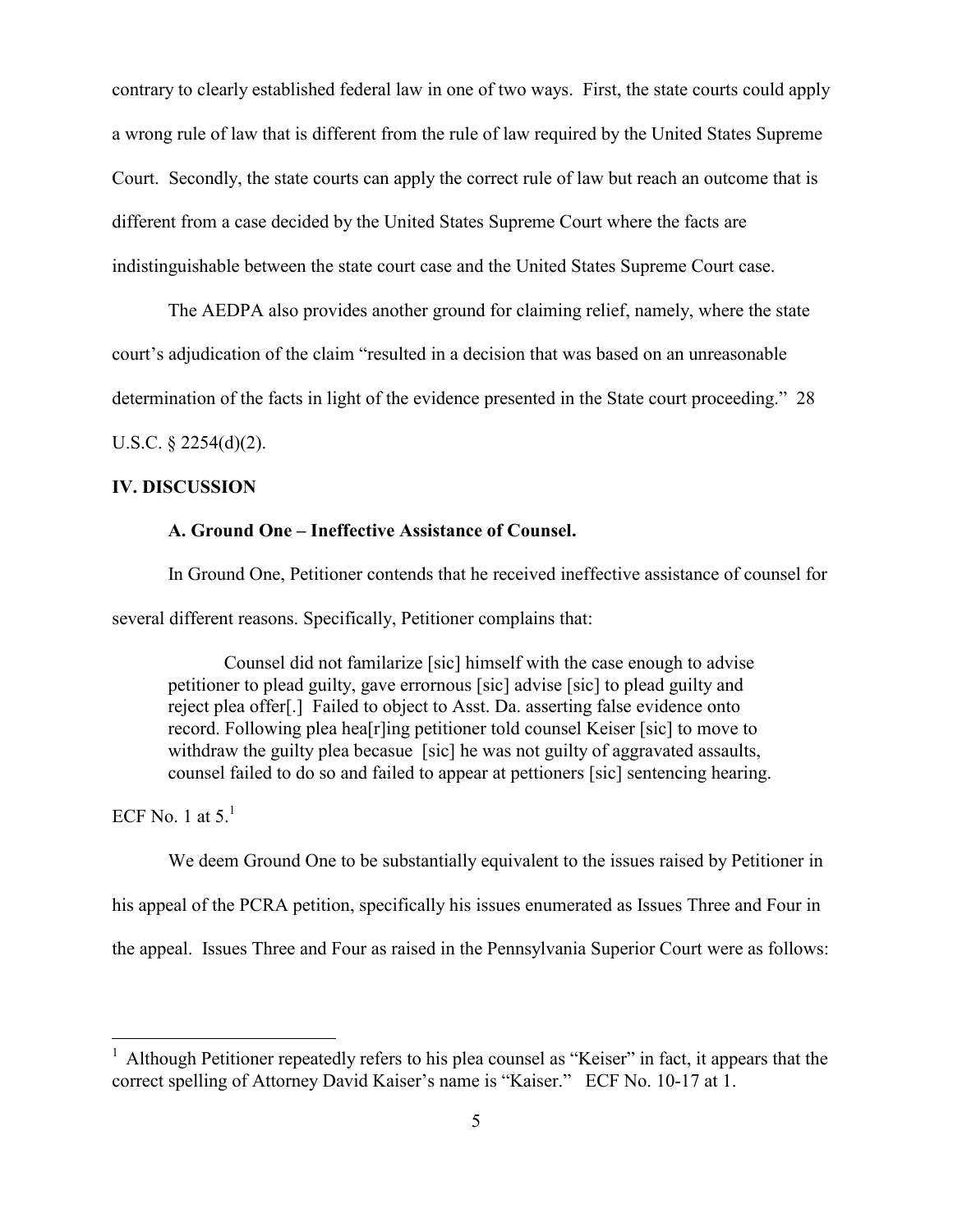3. Was Defense Counsel Keiser [sic] Ineffective for not objecting and allowing the prosecutor to enter false/fabricated evidence or acts not based nor alleged in the complaint/indictment.

4. Was defense (plea) counsel ineffective for failing to perform any pre-trial investigation which in turn led to an erroneous advisement to the Appellant's plea of guilty.

ECF No. 1-1 at  $5 - 6$ .

### **1. The Superior Court's disposition was not "contrary to" in the first sense.**

The Pennsylvania Superior Court addressed these two issues on the merits in the PCRA opinion. ECF 1-1 at  $10 - 13$ . In addressing the claim of plea counsel's alleged ineffectiveness raised in Ground One, the Superior Court applied the state court test for ineffective assistance of counsel derived from Commonwealth v. Pierce, 527 A.2d 973 (Pa. 1987) (the "Pierce standard"). Id. at 13 n.6. Essentially, the Superior Court found, under Pierce, that there was no merit to the claims that Petitioner alleges counsel was ineffective for failing to raise or to pursue. The Pierce standard has been found to be materially identical to the ineffectiveness test enunciated in Strickland v. Washington, 466 U.S. 668 (1984). Werts, 228 F.3d at 203. The United States Court of Appeals for the Third Circuit has ruled that this Pierce standard is not "contrary to" Strickland in the first sense of being a wrong rule of law. Hence, Petitioner cannot show that the Superior Court's disposition of Ground One is contrary to United States Supreme Court precedent in the first sense of applying a wrong rule of law.

#### **2. The Superior Court's disposition is not "contrary to" in the second sense.**

Nor has Petitioner shown that the Superior Court's disposition is contrary to United States Supreme Court precedent in the second sense, i.e., he fails to point to a case decided by the United States Supreme Court where the facts are indistinguishable from his case but where the Superior Court here reached an outcome different from the outcome reached by the United States Supreme Court.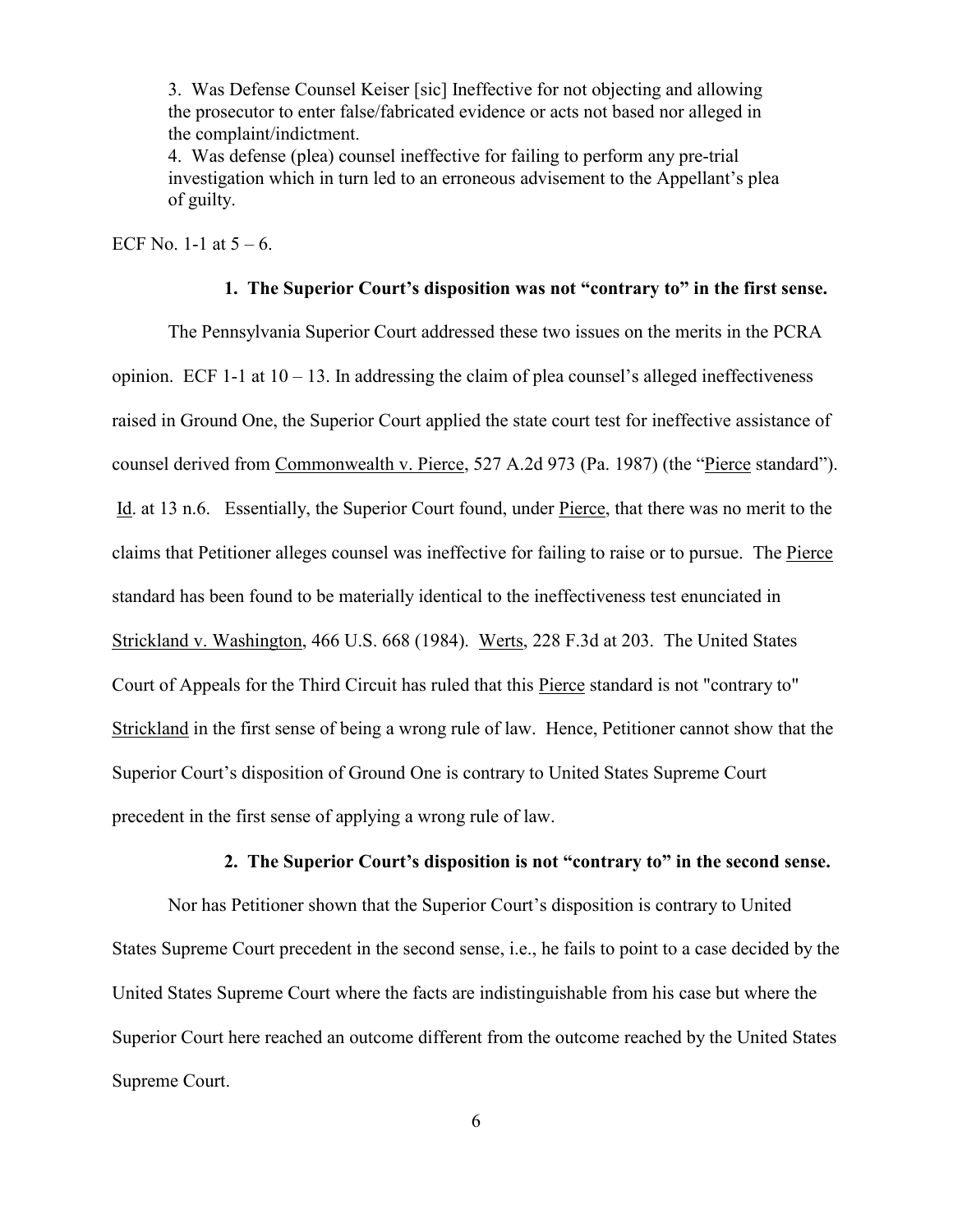#### **3. The Superior Court did not unreasonably apply Strickland.**

Petitioner does not even argue that the Superior Court's disposition is an unreasonable application of Strickland, Petitioner has failed to show that the Superior Court's decision was an unreasonable application of United States Supreme Court precedent on ineffective assistance of counsel.

## **a. The Strickland test**

In Strickland, the United States Supreme Court explained that there are two components to demonstrating a violation of the right to effective assistance of counsel.

First, the defendant must show that counsel's performance was deficient. This requires showing that "counsel's representation fell below an objective standard of reasonableness." Id. at 688; see also Williams v. Taylor, 529 U.S. at 390-91. In reviewing counsel's actions, the court presumes that counsel was effective. Strickland, 466 U.S. at 689. There is no one correct way to represent a client and counsel must have latitude to make tactical decisions. Lewis v. Mazurkiewicz, 915 F.2d 106, 115 (3d Cir. 1990)("[W]hether or not some other strategy would have ultimately proved more successful, counsel's advice was reasonable and must therefore be sustained."). In light of the foregoing, the United States Court of Appeals for the Third Circuit has explained, "[i]t is [] only the rare claim of ineffective assistance of counsel that should succeed under the properly deferential standard to be applied in scrutinizing counsel's performance." United States v. Kauffman, 109 F.3d 186, 190 (3d Cir. 1997)(quoting United States v. Gray, 878 F.2d 702, 711 (3d Cir. 1989)).

Second, under Strickland, the defendant must show that he was prejudiced by the deficient performance. "This requires showing that counsel's errors were so serious as to deprive the defendant of a fair trial, a trial whose result is reliable." Strickland, 466 U.S. at 687. To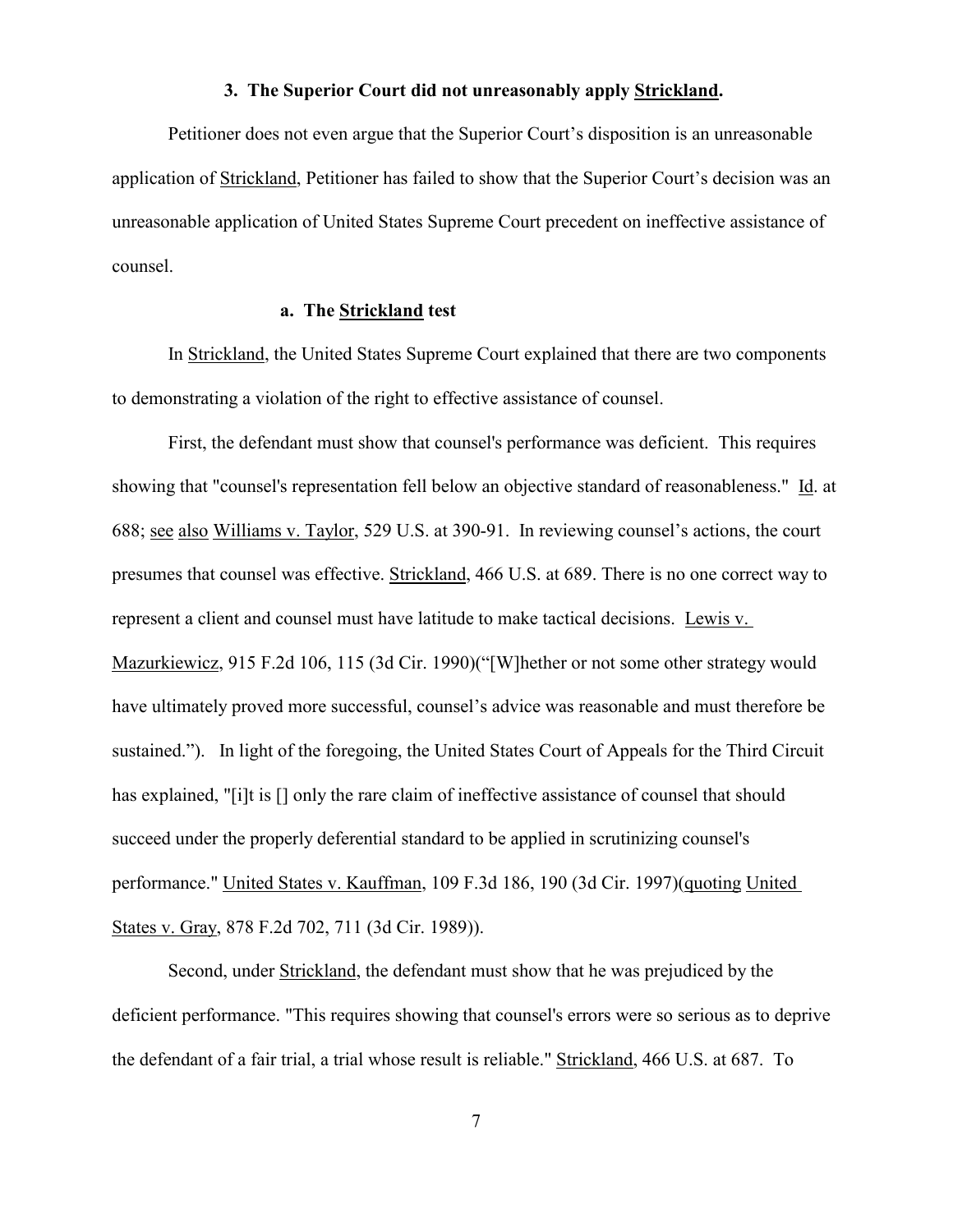establish prejudice, the defendant "must show that there is a reasonable probability that, but for

counsel's unprofessional errors, the result of the proceeding would have been different. A

reasonable probability is a probability sufficient to undermine confidence in the outcome." Id. at

694; see also Williams, 529 U.S. at 391.

# **b. Strickland and AEDPA taken together are doubly deferential.**

Moreover, because the Superior Court addressed Petitioner's claims of ineffectiveness on

the merits, this Court must apply the deferential standards of the AEDPA as to those claims,

which results in a doubly deferential standard as explained by the United States Supreme Court:

Establishing that a state court's application of *Strickland* was unreasonable under § 2254(d) is all the more difficult. The standards created by *Strickland* and § 2254(d) are both 'highly deferential,' *id.*, at 689 [104 S.Ct. 2052]; *Lindh v. Murphy*, 521 U.S. 320, 333, n. 7, 117 S.Ct. 2059, 138 L.Ed.2d 481 (1997), and when the two apply in tandem, review is 'doubly' so, *Knowles*, 556 U.S., at ——, 129 S.Ct., at 1420. The *Strickland* standard is a general one, so the range of reasonable applications is substantial. 556 U.S., at  $\frac{129 \text{ S.C.t.}}{129 \text{ S.C.t.}}$  at 1420]. Federal habeas courts must guard against the danger of equating unreasonableness under *Strickland* with unreasonableness under § 2254(d). When § 2254(d) applies, the question is not whether counsel's actions were reasonable. The question is whether there is any reasonable argument that counsel satisfied *Strickland's* deferential standard.

Premo v. Moore, 562 U.S. 115, 122 - 123 (2011) (quoting Harrington v. Richter, 562 U.S. 86,

105 (2011)). Accord Grant v. Lockett, 709 F.3d 224, 232 (3d Cir. 2013) ("'A state court must be granted a deference and latitude that are not in operation when the case involves [direct] review under the *Strickland* standard itself.' *Id.* Federal habeas review of ineffective assistance of counsel claims is thus 'doubly deferential.' *Pinholster*, 131 S.Ct. at 1403. Federal habeas courts must 'take a highly deferential look at counsel's performance' under *Strickland*, 'through the deferential lens of § 2254(d).'"). As explained below, Petitioner fails to show under this doubly deferential standard that the Superior Court's disposition of Ground One constituted an unreasonable application of Strickland.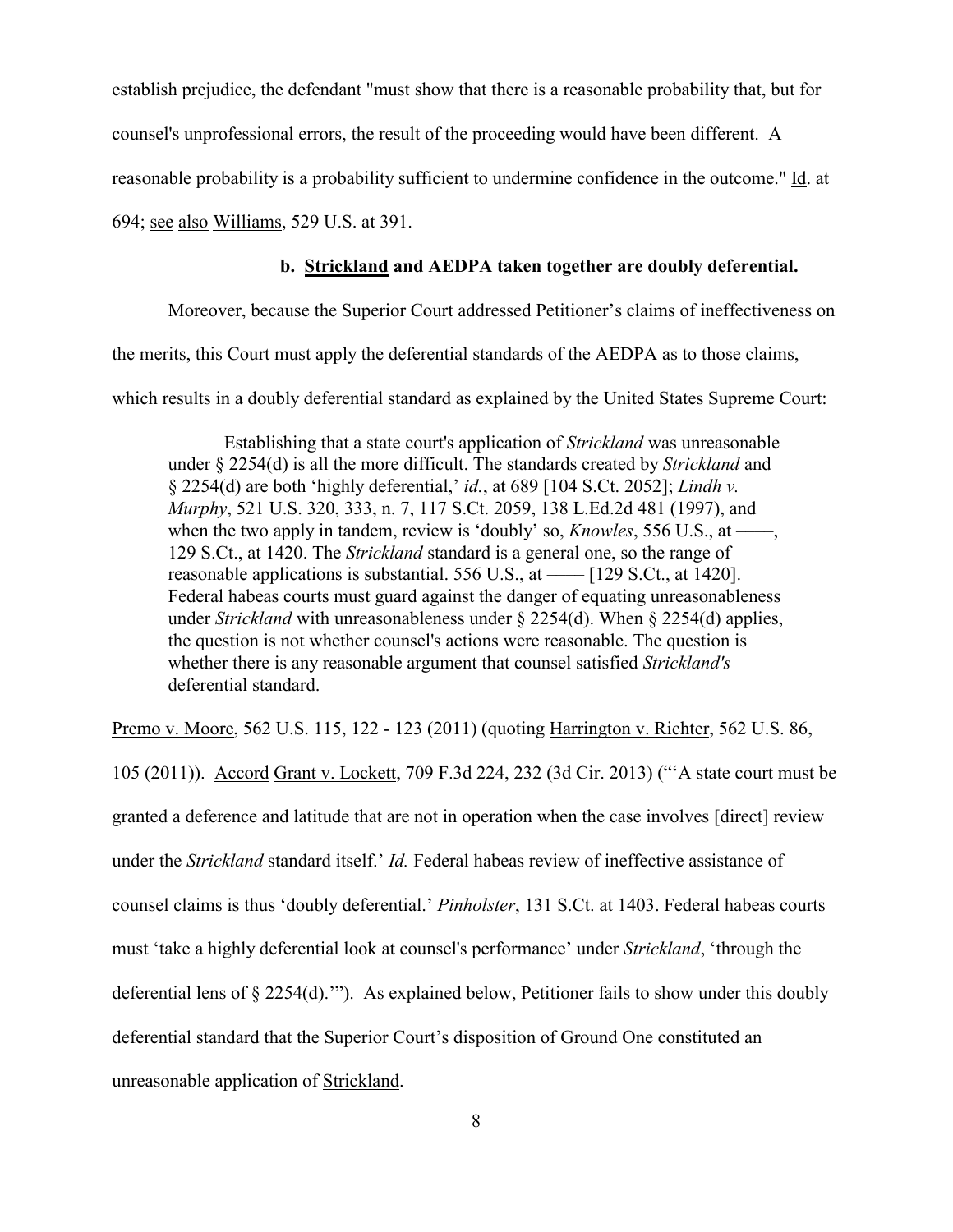#### **c. The Superior Court's application of the ineffectiveness standard.**

In addressing Ground One, the Superior Court found that Petitioner's plea counsel was not ineffective for failing to "investigate, review the evidence, and prepare his case [which allegedly] resulted in circumstances that forced him to plead guilty to crimes that he did not commit." ECF No. 1-1 at 10. Essentially, Petitioner alleged that he was actually innocent of at least two of the aggravated assault charges because he did not damage the police cars in driving away from the police or trying to back up when the police cornered him with three police cars. The Superior Court rejected this claim of actual innocence of two of the aggravated assault charges as follows:

Based upon our independent review of the record in this case, however, we conclude that none of the issues Currin wanted to raise in a counseled PCRA petition were meritorious, and thus, the deprivation of counsel [during the PCRA proceedings] was not prejudicial to him. In reviewing the list of issues that Currin wanted to raise in a counseled PCRA petition (as well as his third, fourth, and fifth issues raised here on appeal), we conclude that they all lack any merit.

. . . .

With respect to Currin's claims regarding Attorney Kaiser's alleged ineffectiveness, including both those set forth in Attorney Natale's motion to withdraw (second issue) and the third, fourth and fifth issues here on appeal, they all essentially make the same argument – namely that Attorney Kaiser's failure to investigate, review the evidence, and prepare his case, resulted in circumstances that forced him to plead guilty to crimes that he did not commit. In particular, Currin claims that the evidence supports his testimony at his plea proceedings ( N .T., 6/ 3/2009, at 23) that there was little or no damage to two of the three police cars at the scene, and that two of the three officers involved in his capture suffered no injuries at all. Currin's Brief at 20- 26. According to Currin, Attorney Kaiser's lack of information on these points prejudiced him, as it caused Attorney Kaiser to ignore Currin's claims of innocence as to the two aggravated assault charges and to advise instead that he plead guilty to every charged offense ( including the two aggravated assaults he did not commit).

These claims, however, are clearly meritless. Currin plead guilty to three counts of aggravated assault under 18 Pa. C.S.A.  $\S 2702(a)(2)$ , which provides as follows: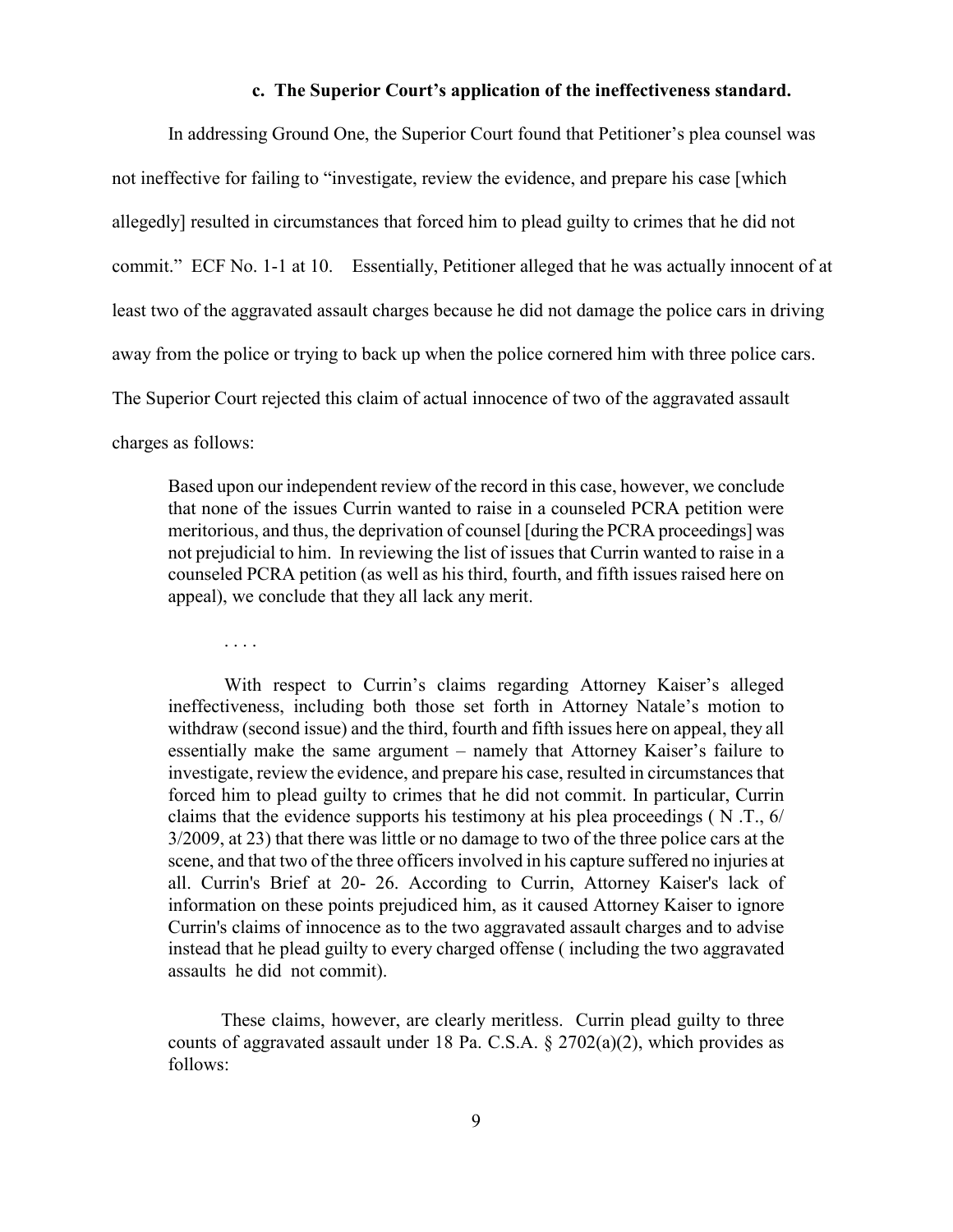#### **§2702. Aggravated assault**

**(a) Offense defined.**--A person is guilty of aggravated assault if he :

\* \* \*

(2) attempts to cause or intentionally, knowingly or recklessly causes serious bodily injury to any of the officers, agents, employees or other persons enumerated in subsection (c) or to an employee of an agency, company or other entity engaged in public transportation, while in the performance of duty;

18 Pa.C.S.A. § 2702(a)(2). To be found guilty under this provision, the Commonwealth has no obligation to demonstrate any serious bodily injury to a police officer. Instead, it is sufficient for the Commonwealth to establish intent to inflict a serious bodily injury. *Commonwealth v. Marti*, 779 A.2d 1177, 1183 ( Pa. Super. 2001). This intent may be proven by circumstances that reasonably suggest the defendant intended to cause a serious bodily injury. *Id.* The certified record on appeal plainly reflects that the Commonwealth could satisfy this evidentiary burden at trial, as the Affidavit of Probable Cause attached to the criminal complaint against Currin stated, in pertinent part, as follows:

CURRIN's vehicle came to rest facing these Troopers and as the troopers attempted to arrest CURRIN, CURRIN began to spin his tires in another attempt to flee these Troopers[,] placing these Troopers in fear of their lives by CURRIN attempting to run over the Troopers to flee this area of Fayette County.

Affidavit of Probable Cause, 12/16/2008, at 1.

Accordingly, contrary to his protestations, Currin could well have been convicted of three counts of aggravated assault at trial regardless of whether there was actual damage to all three police cars or actual injuries to the three police officers. Instead, the Commonwealth needed to prove only that Currin attempted to inflict serious bodily injury on the three police officers, which likely could have been established by the trial testimony of those police officers. As such, Currin's contention that Attorney Kaiser negligently advised him to plead guilty to all three counts of aggravated assault (in exchange for a potential reduction in sentence) is meritless. Even if, as Currin now contends, Attorney Kaiser failed to ferret the evidence regarding the lack of damage to the police cars and/ or the lack of injuries to the police officers, Currin cannot state a meritorious claim of ineffective assistance of counsel since he has not established how Attorney Kaiser's advice to plead guilty was deficient in any manner.

ECF No. 1-1 at  $10 - 13$  (footnotes omitted).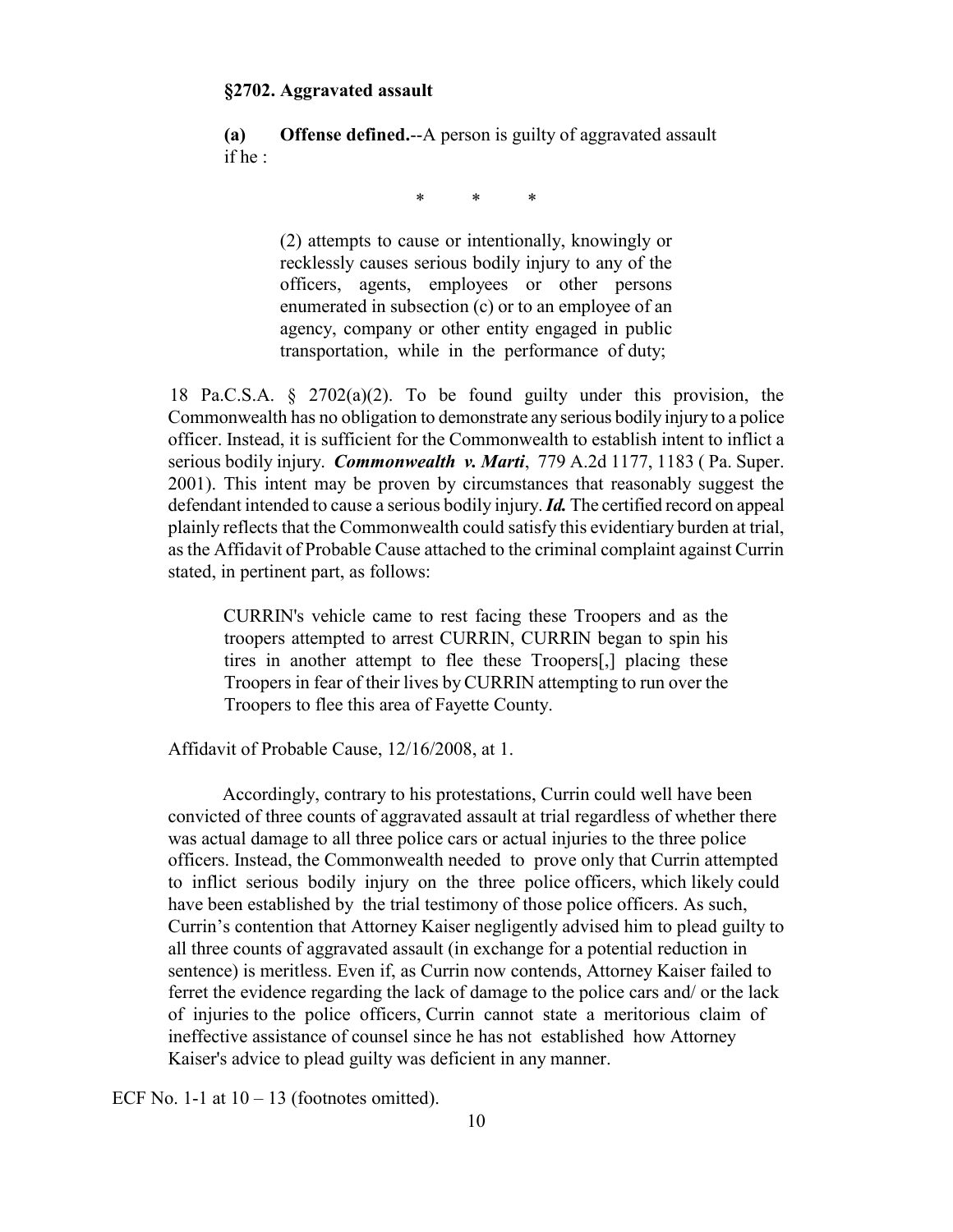Petitioner simply fails to carry his burden to show that the foregoing was unreasonable application of Strickland as to the claims of ineffectiveness in Ground One. Essentially, the Superior Court found Petitioner's assertions of actual innocence of two of the crimes of aggravated assault to be meritless. Accordingly, his counsel could not be ineffective for failing to pursue a meritless claim of actual innocence or for advising him to plead guilty as to those two charges of aggravated assault notwithstanding Petitioner's erroneous belief in his actual innocence. The Superior Court's disposition of Ground One is an eminently reasonable application of Strickland. Werts, 228 F.3d at 203 ("counsel cannot be ineffective for failing to raise a meritless claim."). Accordingly, Ground One does not afford Petitioner any relief in these federal habeas proceedings.

# **4. Ineffectiveness for advising to enter open plea**.

To the extent that the Superior Court did not address the claim that Attorney Kaiser was ineffective for advising Petitioner to plead guilty to an open charge and to reject the plea offer from the prosecution of 15- 30 years, and to the extent this claim was not procedurally defaulted, the record is sufficient before this Court to conclude, even under de novo review, that Attorney Kaiser was not ineffective. Attorney Kaiser was not ineffective when he advised Petitioner that he considered the sentence of  $15 - 30$  years in the plea offer to be excessive and that it was a calculated gamble to make an open plea as Petitioner might get a lesser sentence but that he might also get a greater sentence. The plea Court engaged in a colloquy with Petitioner about his open plea, assuring that Petitioner understood what he was doing and assuring that Petitioner himself thought 15 – 30 years was too long of a sentence and informing Petitioner that there was a possibility that Petitioner could receive a sentence higher than 15 - 30 years. ECF No. 10-17 at 5 – 6; 10 – 11. Petitioner's counsel explained during the plea colloquy that "I did tell Mr. Currin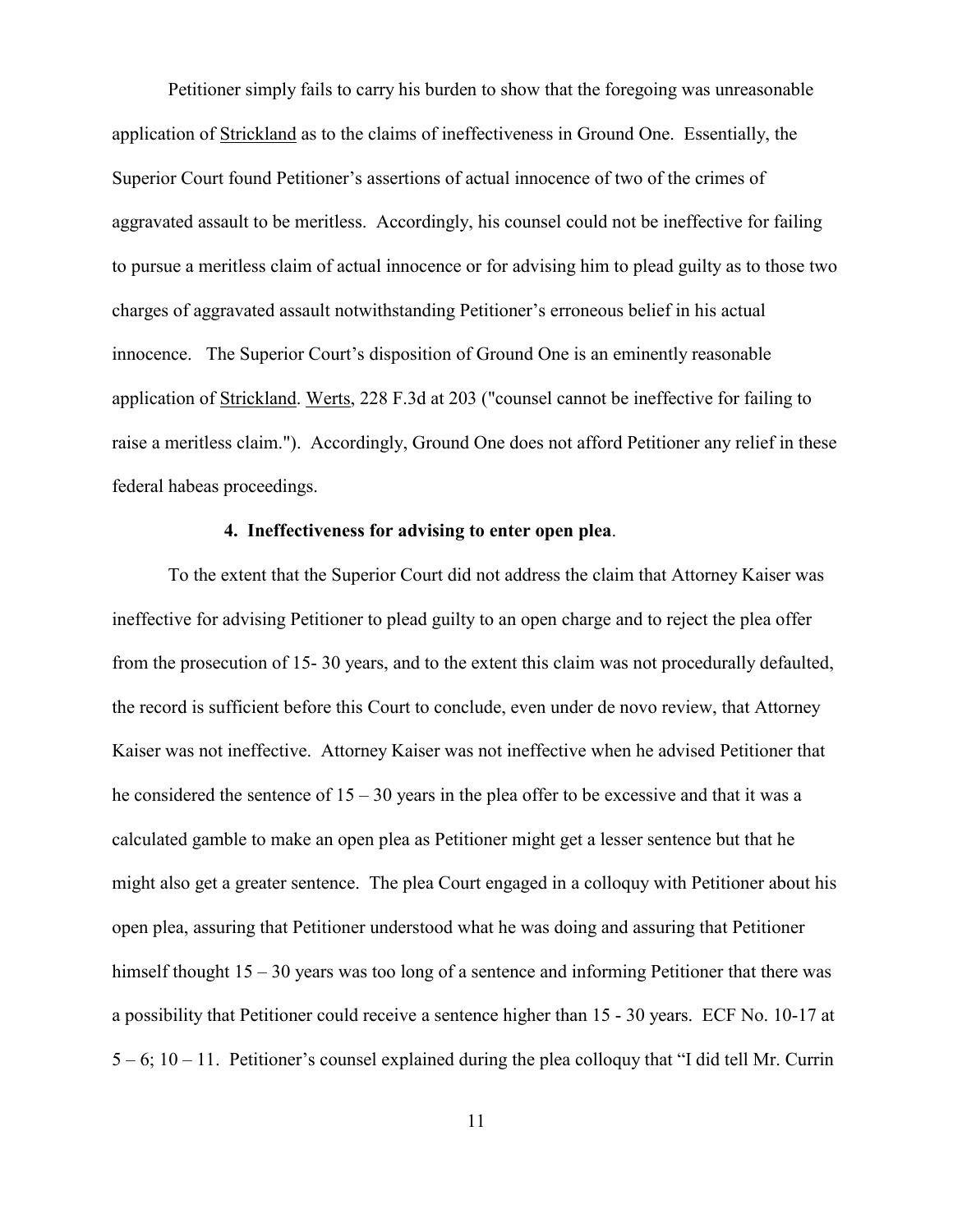that he is taking a gamble. You could give him up to that statutory maximum or you could give him less than the plea offer. I told him that it is a gamble with a general plea. It is in your discretion. I did explain that to him." Id. at 11. The plea judge asked Petitioner whether he understood that and Petitioner replied "Yes." Id.

In light of the calculated risk that Petitioner knowingly undertook, he cannot establish ineffectiveness on the part of his plea counsel, Kaiser for advising an open plea. Yarborough v. Gentry, 540 U.S. 1, 9 (2003) ("While confessing a client's shortcomings might remind the jury of facts they otherwise would have forgotten, it might also convince them to put aside facts they would have remembered in any event. This is precisely the sort of calculated risk that lies at the heart of an advocate's discretion."); Howard v. Campbell,  $305$  F. App'x 442, 445 (9<sup>th</sup> Cir. 2008) ("It is not our task to reexamine the wisdom of taking (or not) a calculated risk at trial; counsel's election to avoid such a risk does not amount to ineffective assistance."); Tong Xiong v. Felker, 681 F.3d 1067, 1079 ( $9<sup>th</sup>$  Cir. 2012) ("Xiong's counsel took a calculated risk in an attempt to elicit testimony that he was ultimately unable to elicit; instead he elicited cross-examination testimony from the prosecution's expert that was unfavorable. Under Strickland, this is not enough to demonstrate the requisite incompetence, nor prejudice, to trigger § 2254(d) protection. A 'fairminded jurist' could conclude that the cross-examination did not constitute ineffective assistance."). Accordingly, this claim of Attorney Kaiser's alleged ineffectiveness contained in Ground One does not afford Petitioner federal habeas relief.

# **B. Ground Two – Ineffective Assistance of Counsel**

In Ground Two, Petitioner claims that his plea counsel and sentencing counsel were ineffective. Specifically, Petitioner asserts that

Counsel Jeremy Davis (Public Defender) made appearance at petitioners [sic] sentencing. Petitioner told him that (David Keiser) whom failed to appear, was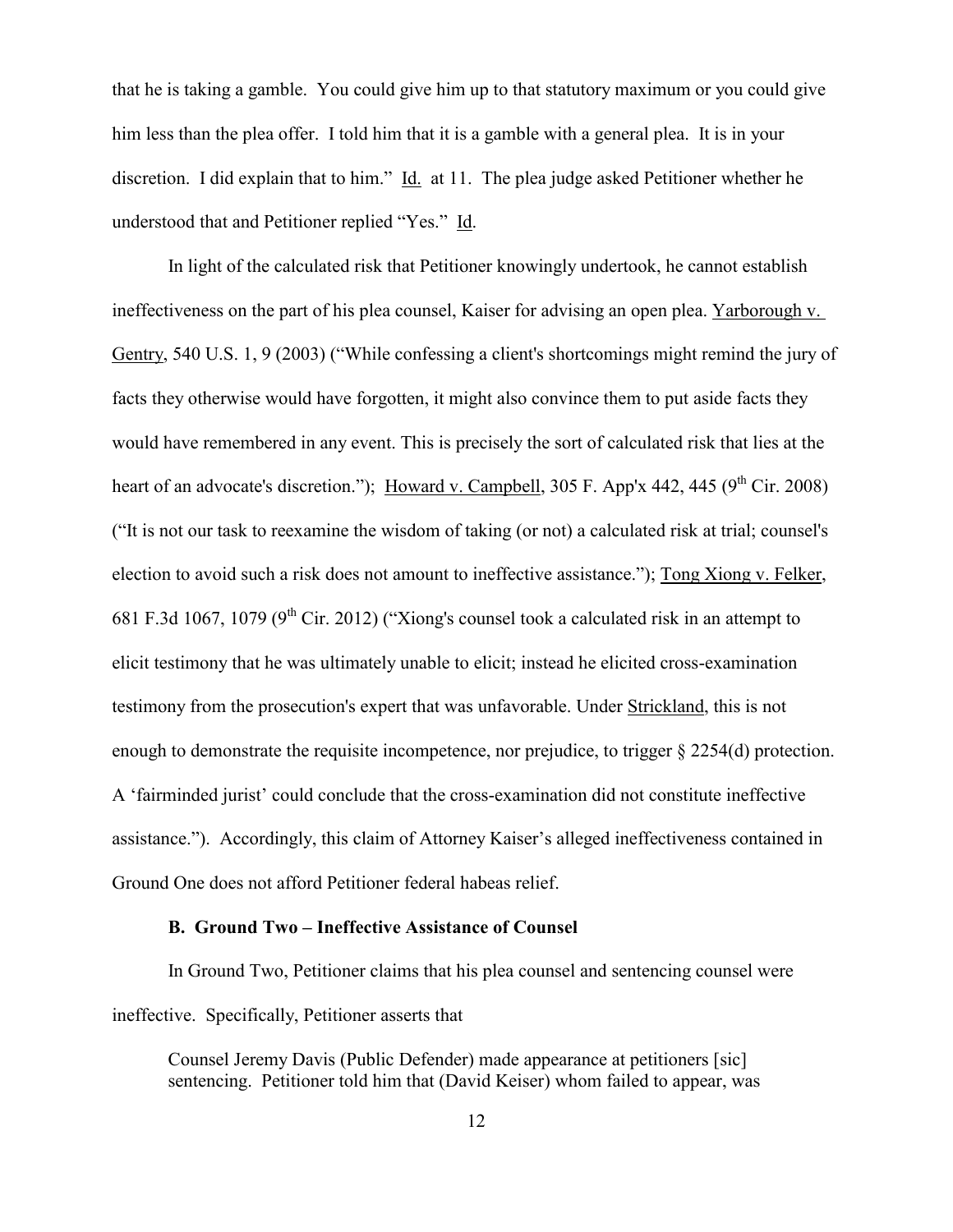told to withdraw guilty plea. Davis said "Too late, have something good to say to the judge.["] Following the sentencing hearing petitioner asked Counsel (Davis) to appeal the sentence and my plea. Counsel never did. Said counsel was removed from representation at a 'Grazier' hearing, and later was errornously [sic] re-appointed in place of "Conflicts Counsel" whom was in place of DAVIS, Petitioner told Davis to ammend [sic] Brief, refused and shortly thereafter withdrew.

### ECF No. 1 at 7.

Certain factual background should be noted in the context of considering this claim. Apparently, Attorney Kaiser, who was Petitioner's attorney at the guilty plea negotiations and plea hearing, was a member of the Fayette County Public Defenders' Office. ECF No. 10-17 at 1. Attorney Davis was, at the time of the Petitioner's sentencing hearing, also a member of the Fayette County Public Defenders' Office. ECF No. 10-18. Attorney Davis represented Petitioner at the sentencing hearing. Id. Apparently, sometime after the sentencing, Petitioner filed a pro se post sentence motion, notwithstanding that he was still represented by counsel. See ECF No. 1-1 at  $2 - 3$ . Petitioner filed an appeal to the Superior Court which was docketed at 1478 WDA 20-11 (Pa. Super.). Eventually, after a Grazier hearing, Petitioner was appointed new counsel to represent him on the direct appeal to the Superior Court. Attorney Brent Peck, of the Office of Conflicts Counsel, was appointed to represent Petitioner and Attorney Peck filed a Brief for Appellant in the Superior Court on April 18, 2012. ECF No. 10-5 at  $1 - 40$ ; ECF No. 10-2 (Superior Court Docket sheet). On June 22, 2012, Attorney Davis, the same attorney who represented Petitioner at the sentencing hearing, and who was now in private practice and no longer with the Fayette County Public Defenders' Office, ECF No. 10-2 at 1 (listing Attorney Davis's law firm as "Davis & Davis Attorneys at Law"), filed a praecipe for appearance for Petitioner. As such, Attorney Peck filed an application to withdraw as counsel. Id. at 3. As explained by the Superior Court, "Attorney Peck petitioned to withdraw after filing the brief in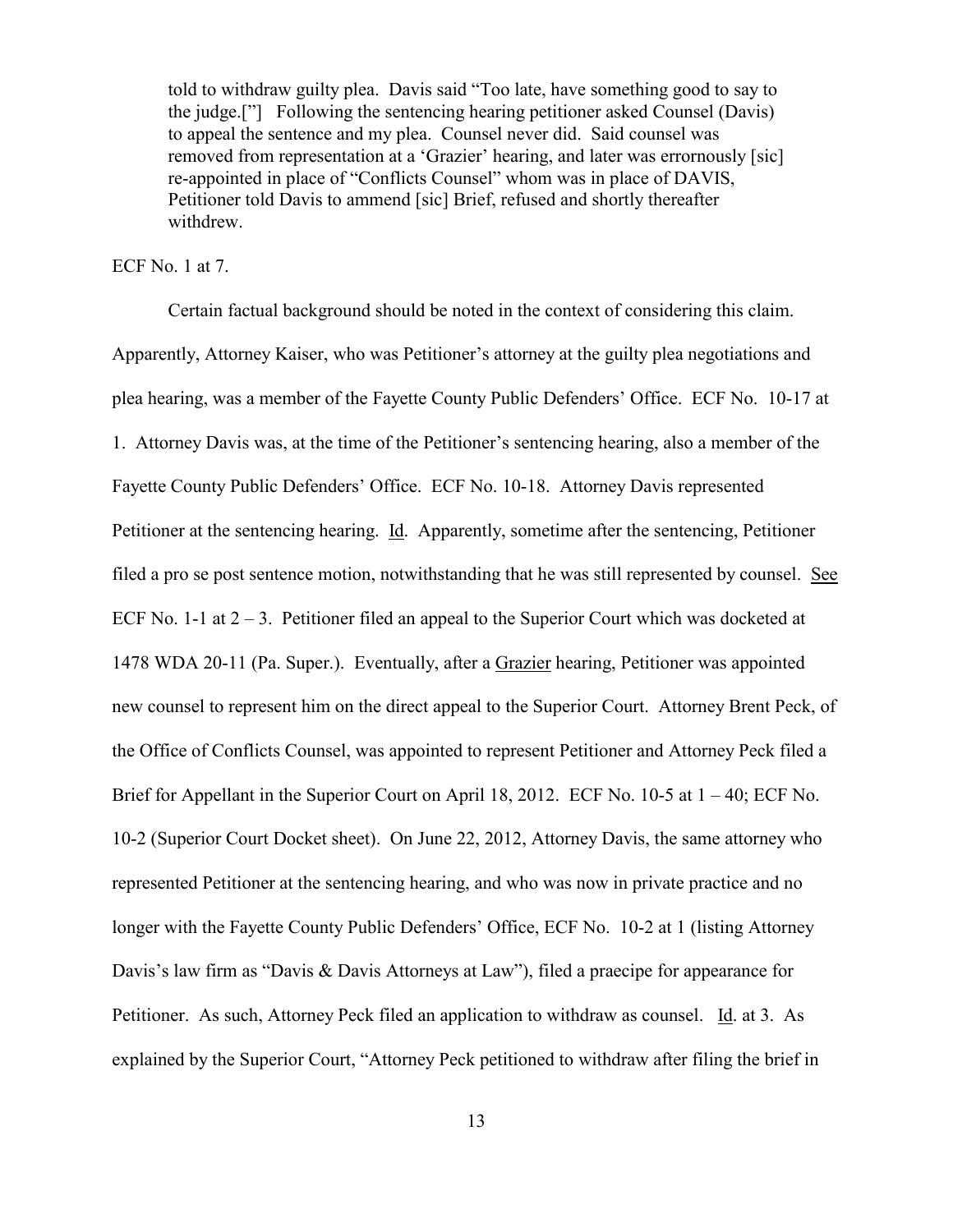this matter due to his resignation as conflicts counsel in Fayette County. Jeremy Davis, Esquire has entered his appearance on behalf of Appellant. Attorney Davis shall represent Appellant for purposes of any request for re-argument or potential petition for allowance of appeal." ECF No. 10-7 at 7 n.2.

## **1. Direct appeal claims against Attorney Davis.**

### **a. Failure to file a direct appeal.**

Apparently, Petitioner asked Attorney Davis to file a direct appeal after Petitioner was sentenced on July 31, 2009, ECF No. 10-1 at 8, and Attorney Davis never did so. It appears that this request was made at the post-trial stage, while Attorney Davis was still representing Petitioner as a member of the Fayette County Public Defenders' Office. This claim of ineffectiveness fails because Petitioner cannot show any prejudice, because a direct appeal to the Pennsylvania Superior Court was eventually filed by Attorney Peck on September 14, 2011, id. at 15, and was entertained by and disposed of by the Superior Court on August 14, 2012 on the merits. ECF No. 10-7. Petitioner cannot identify any prejudice from the allegedly deficient performance by Attorney Davis's alleged failure to file a direct appeal of his sentence or his plea.

## **b. Failure to amend the brief on direct appeal.**

As to the appeal to the Superior Court, where Petitioner was initially represented by Attorney Peck, Petitioner asserts that Attorney Davis, as successor private counsel, was ineffective because he failed to amend the appellate brief filed by Attorney Peck, notwithstanding Petitioner's request that he do so.

There are at least two problems with this particular claim of Attorney Davis's alleged ineffectiveness. It does not appear that this claim of Attorney Davis's ineffectiveness was raised in the state courts. See ECF No. 1-1 at  $5 - 7$  (listing claims raised in the PCRA appeal and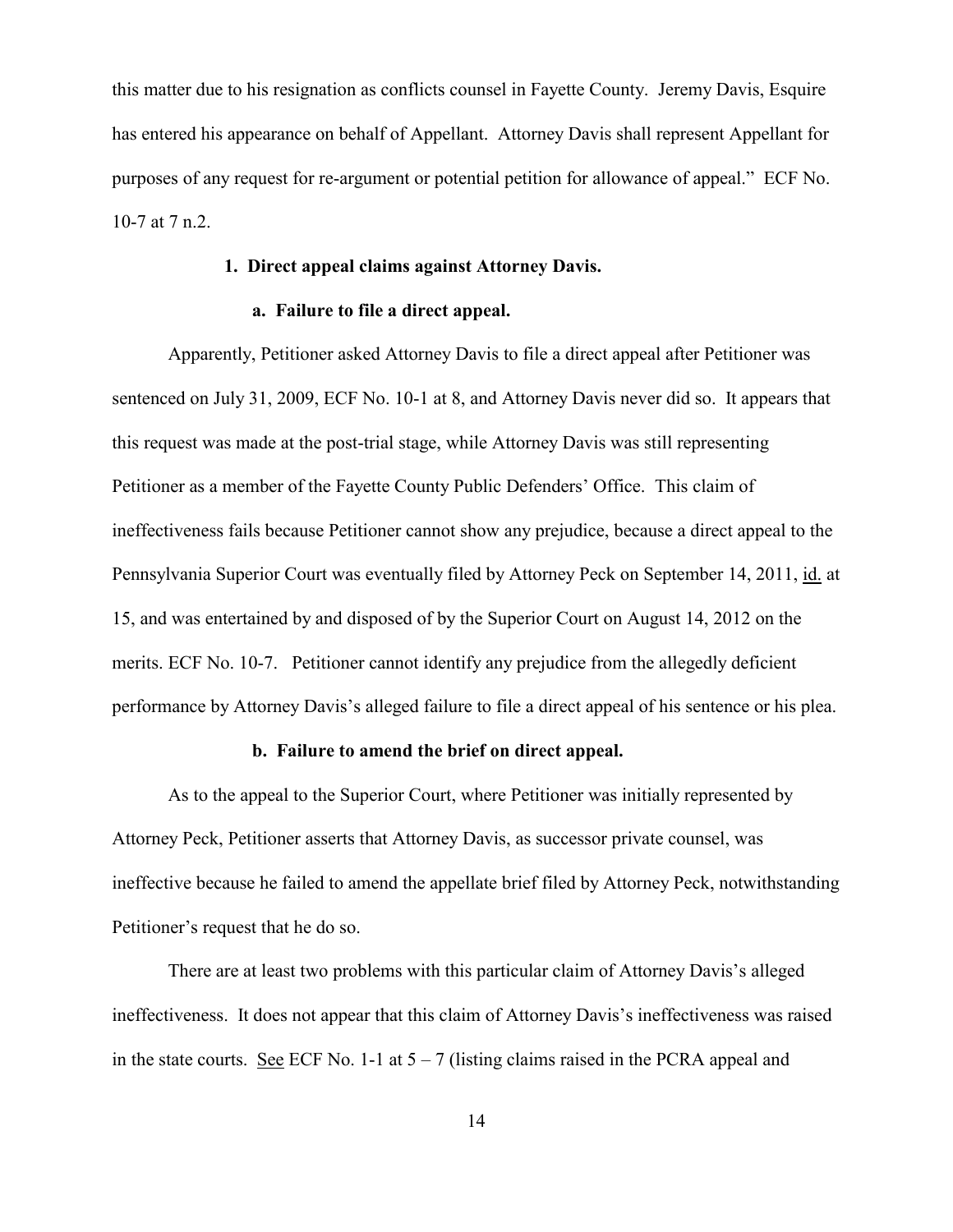claims raised in the PCRA petition.) Accordingly, this claim of Attorney Davis's alleged ineffectiveness is procedurally defaulted. Even if not procedurally defaulted, Petitioner offers no details about this claim. He does not indicate how he wanted Attorney Davis to amend the brief or which claim he wanted to be raised that was not raised. Without such information, Petitioner fails to carry his burden to show that Attorney Davis provided deficient performance, yet alone that Petitioner was prejudiced by Attorney Davis's actions or inactions.

### **c. Failure to file a motion to withdraw the plea.**

The last claim of ineffectiveness concerns Petitioner's allegation that he asked Attorney Davis at the sentencing hearing, apparently before Petitioner was sentenced, to move to withdraw his guilty plea and that Attorney Davis allegedly told Petitioner, "Too late, have something good to say to the judge.["]

The Superior Court addressed this issue on the merits as follows, in its June 18, 2014,

Opinion, affirming the denial of PCRA relief:

The third issue, alleging ineffectiveness of Attorney Jeremy Davis, is facially meritless. While a claim that an attorney mistakenly advised Currin that he could not withdraw his guilty plea before sentencing would clearly have merit if factually supported, the record in this case shows that Attorney Davis was not appointed to represent Currin until well after his direct appeal had been filed with this Court. *See Commonwealth v. John Paul Currin*, 1478 WDA 2011 \*7 n.2 (Pa. Super. Aug. 14, 2012) (unpublished memorandum). Because Attorney Davis did not represent Currin prior to sentencing, he could not have advised Currin that he could not withdraw the plea at that time.

ECF No. 1-1 at 9.

As is obvious from the factual recounting above by this Court based on the record before

this Court, Attorney Davis did, in fact, represent Petitioner at his sentencing hearing.

Accordingly, we find that the foregoing disposition by the Superior Court of this claim of

Attorney Davis's ineffectiveness to have "resulted in a decision that was based on an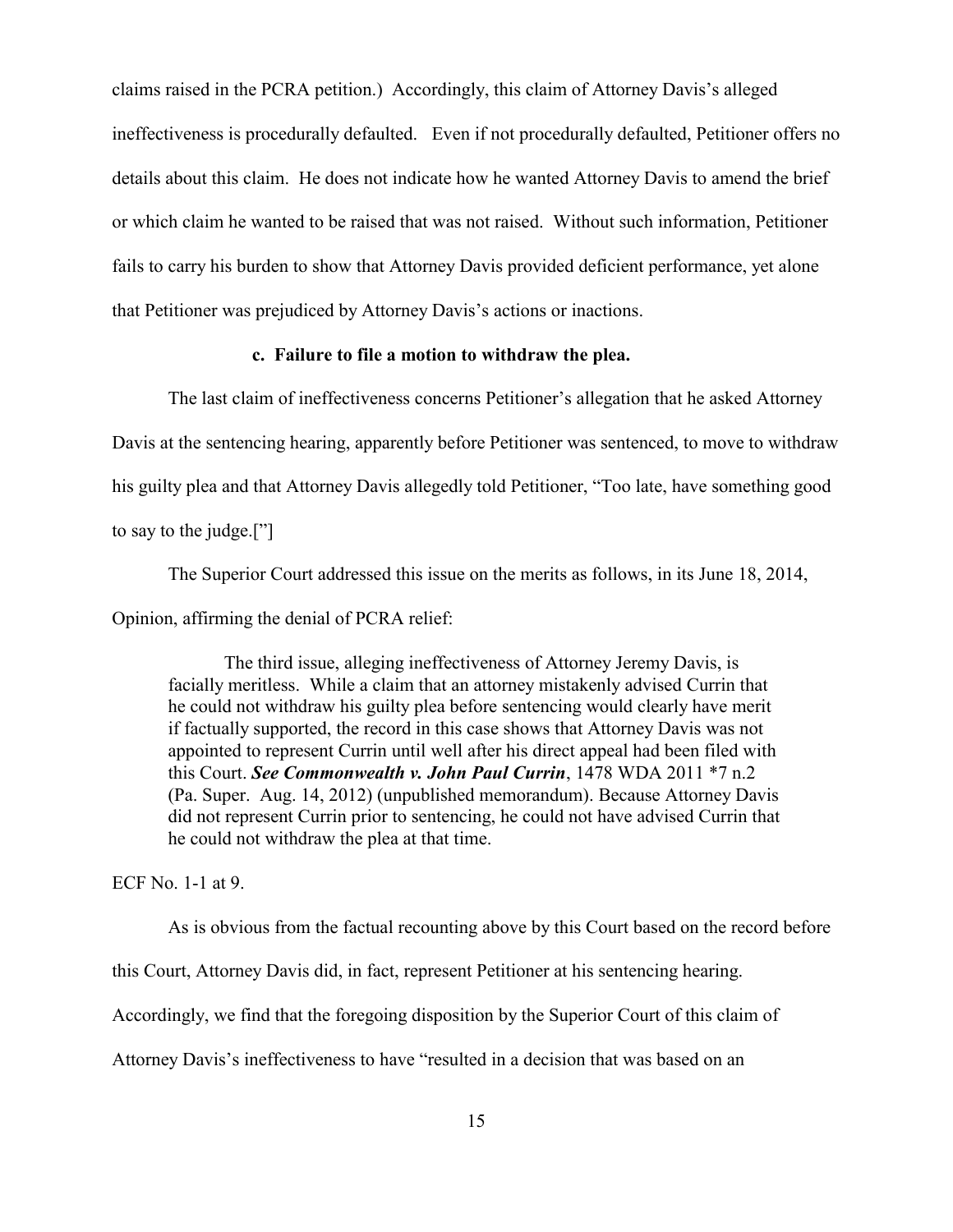unreasonable determination of the facts in light of the evidence presented in the State court proceeding." 28 U.S.C. § 2254(d)(2).

We note in this regard, that Petitioner failed to point out this fact, and Respondents likewise did not catch this error on the part of the Superior Court. Nevertheless, in light of Petitioner's pro se status and in light of the clarity of the factual error, this Court, sitting as a court in federal habeas, has the independent obligation to apply the law correctly, irrespective of the parties' arguments or lack thereof. Smith v. Mallick, 514 F.3d 48, 51 (D.C. Cir. 2008) (holding that courts have an independent obligation to apply the correct law regardless of the parties' arguments).

Although establishing that the Superior Court's decision resulted in a decision that was based on an unreasonable determination of the facts in light of the evidence presented in the State court proceeding, is a necessary precondition to warrant federal habeas relief under the AEDPA, it is not a sufficient condition to granting federal habeas relief. Dennis v. Sec., 834 F.3d 263, 283 (3d Cir. 2016) ("When a state court ruling is based on a reasoned, but erroneous, analysis, federal habeas courts are empowered to engage in an alternate ground analysis—relying on any ground properly presented—but, in such a case, the federal court owes no deference to the state court. In *Lafler v. Cooper*, \_\_\_ U.S. \_\_\_, 132 S.Ct. 1376, 182 L.Ed.2d 398 (2012), the state court had 'simply found that respondent's rejection of the plea was knowing and voluntary' in rejecting defendant's ineffective counsel claim and 'failed to apply *Strickland*,' despite referencing the performance and prejudice prongs of *Strickland* its opinion. Id. at 1390. 'By failing to apply *Strickland* to assess the ineffective-assistance-of-counsel claim respondent raised, the state court's adjudication was contrary to clearly established federal law' and the Supreme Court analyzed the *Strickland* claim *de novo*. Id. at 1390. The Court was not filling a gap in *Lafler*.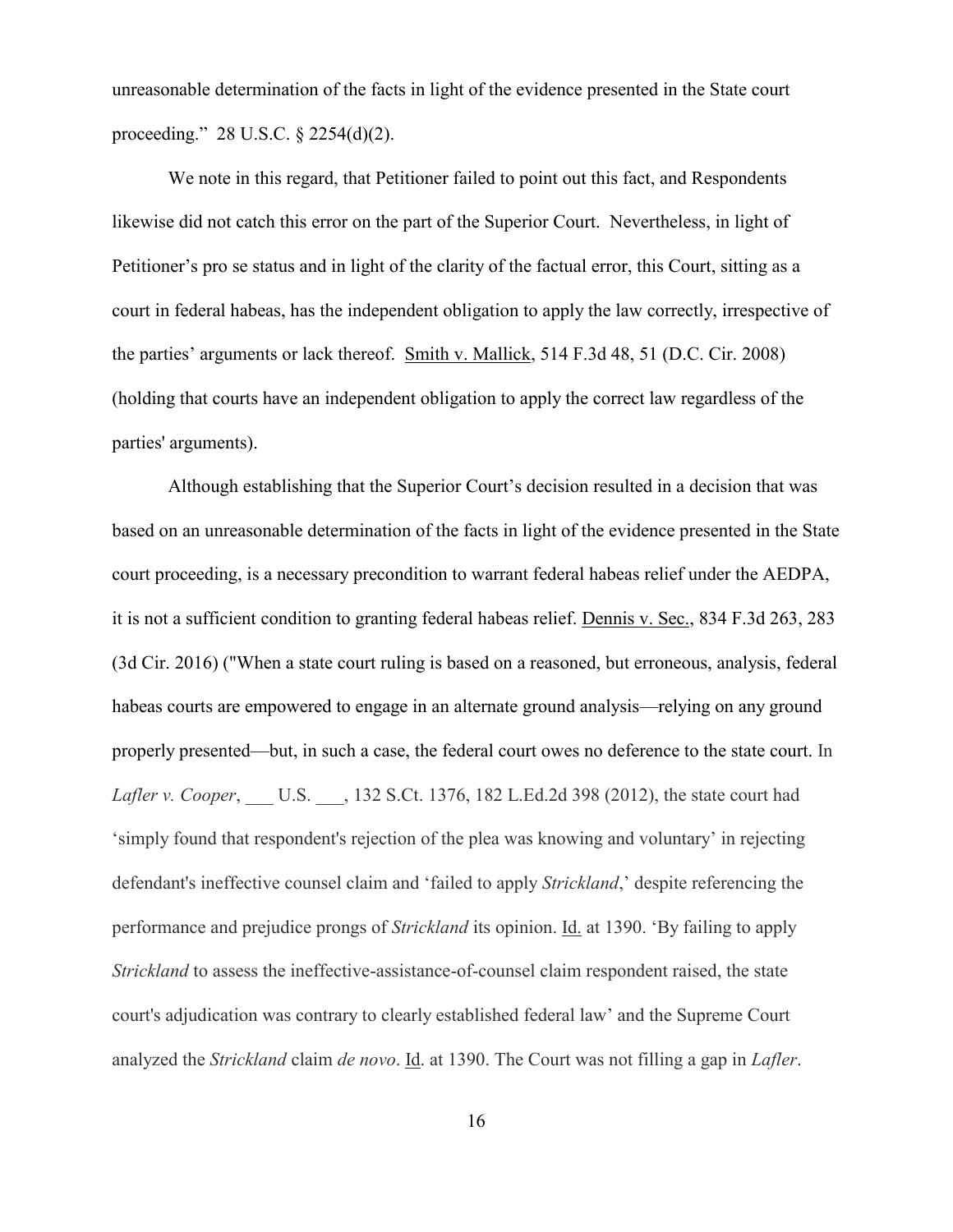Instead, it was employing different analysis that was very much a part of the case, and supplied an alternate ground for concluding, on *de novo* review, that there was no ineffectiveness of counsel."); Aleman v. Sternes,  $320$  F.3d 687, 690 ( $7<sup>th</sup>$  Cir. 2003) (if the state court erred and applied the wrong standard, rendering its decision as "contrary to" Supreme Court law, AEDPA's standard of review at §2254(d) no longer applies; but, petitioner still must establish under a de novo review an entitlement to the relief he seeks under § 2254(a): that he is "in custody in violation of the Constitution or laws or treaties of the United States."), *overruled on other grounds as recognized in* Eddleman v. McKee, 471 F.3d 576, 583 (6 th Cir. 2006); Gibbs v. VanNatta, 329 F.3d 582, 584 (7th Cir. 2003) (the petitioner "is not entitled to relief in the federal courts unless he can show that he was in fact denied effective assistance of counsel, not merely that the state courts bobbled the issue."). Petitioner must establish for this Court that his Sixth Amendment right to counsel was violated.

Hence, confronted with this situation, our task is clear. We must undertake *a de novo* review of this ineffectiveness claim, and determine, in the first instance, whether Petitioner has established the ineffective assistance of Attorney Davis. For the purpose of considering this claim, we assume all of the following to be true: 1) Petitioner asked Attorney Davis prior to the sentencing hearing's commencement to withdraw the plea; 2) Attorney Davis told Petitioner that it was too late to move to withdraw his guilty plea, and 3) Attorney Davis was incorrect as a matter of state law that it was too late to withdraw the guilty plea. Essentially, we assume that Petitioner has established the deficient performance prong of Strickland as to this claim of ineffectiveness.

Next, we consider the prejudice prong of Strickland. In the context of a claim that Attorney Davis was ineffective for failing to make a motion to withdraw the plea before sentencing, the burden of proving prejudice is on Petitioner to show that if Attorney Davis did file such a motion,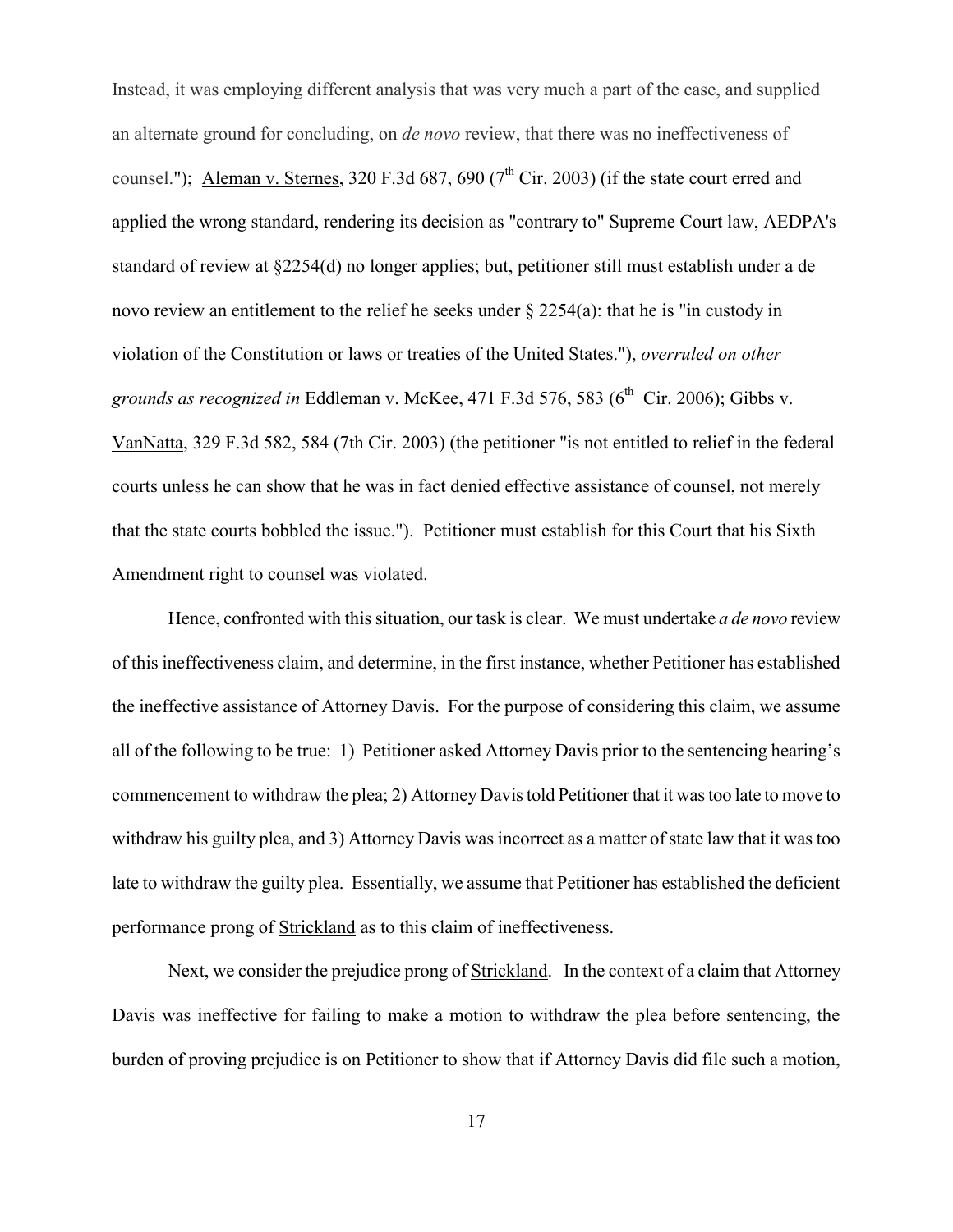there is a reasonable probability that the motion would have been granted. Boodie v. United States, No. 15-CV-02864-FB, 2017 WL 507281, at \*1 (E.D.N.Y. Feb. 7, 2017) (in a Section 2255 proceeding the Court held: "Because the Petition bases Boodie's ineffectiveness claim on his counsel's alleged failure to move to withdraw his plea, Boodie must show a reasonable probability that the motion would have been granted. *See Gonzalez v. United States*, 722 F.3d 118, 130–33 (2d Cir. 2013). This requires the petitioner to 'show a fair and just reason for requesting the withdrawal.' Fed. R. Crim. P. 11(d)(2)(B)"); Blanton v. United States, No. 3:10-CR-0237-L (01), 2013 WL 6003453, at \*6 (N.D. Tex. Sept. 9, 2013) ("With regard to Movant's contention that his attorney was ineffective for failing to file a motion to withdraw his guilty plea, he has not demonstrated that such a motion would have been granted."), *supplemented by*, No. 3:10-CR-0237-L (01), 2013 WL 6009949 (N.D. Tex. Sept. 30, 2013), *report and recommendation adopted*, No. 3:10- CR-0237-L, 2013 WL 6003482 (N.D. Tex. Nov. 13, 2013), *and report and recommendation adopted*, No. 3:10-CR-0237-L, 2013 WL 6003482 (N.D. Tex. Nov. 13, 2013).

Based on a thorough review of the record before this Court, Petitioner fails to establish the reasonable likelihood that if Attorney Davis had made the motion to withdraw, then the Court of Common Pleas of Fayette County would have granted such motion. We assume that Petitioner would have based his motion to withdraw his guilty plea on the same contention that he argued as to the alleged ineffectiveness of Attorney Kaiser, namely, that he was actually innocent of two of the three charges of aggravated assault. While, at the time of Petitioner's sentencing hearing in July 2009, there may have been some confusion regarding the state of the law for withdrawing a guilty plea before sentencing based upon an assertion of actual innocence, in 2015, the Pennsylvania Supreme Court clarified that a bald assertion of innocence would not be sufficient to merit the granting of a motion to withdraw a guilty plea and that trial courts had discretion to determine the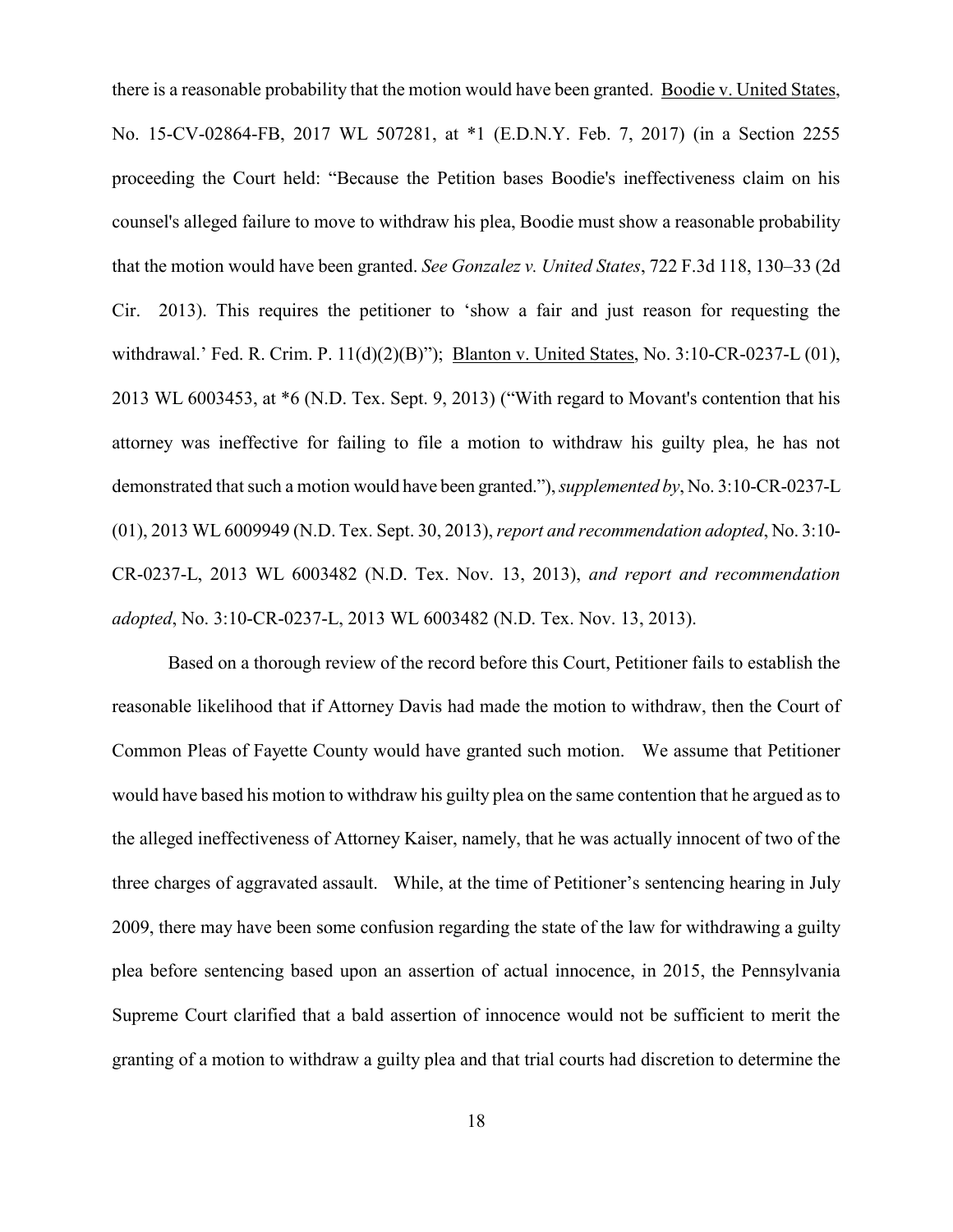credibility of such assertions of innocence. Commonwealth v. Carrasquillo 115 A.3d 1284 (Pa. 2015). However, even if a bald assertion of actual innocence would have been sufficient to merit the withdrawal of a guilty plea and the trial court was not able to judge the credibility of a criminal defendant's assertion of actual innocence at the time of the sentencing hearing, i.e., July 31, 2009, here, it would not have been necessary to make a judgment about Petitioner's credibility in order to reject his actual innocence claim with respect to two of the tree counts of aggravated assault. This is because, as the Superior Court explained above in its June 18, 2014, Opinion, ECF No. 1-1 at  $9-13$ , which rejected the ineffectiveness claims against Attorney Kaiser, rejection of Petitioner's claims of actual innocence is not based on believing or not believing Petitioner's statements but rather is based upon rejecting Petitioner's mistaken view of the law concerning aggravated assault.

The Pennsylvania Superior Court's rejection of Petitioner's claim that he was actually innocent of two of the three aggravated assault charges was not based on a credibility determination. The Superior Court did not reject as incredible Petitioner's assertions that he did not strike two of the three police cars and that he did not cause any injury to two of the three police officers but rather, the Superior Court accepted his assertions as true. However, the Superior Court simply rejected Petitioner's argument as to the legal significance of his asserted facts. The Superior Court found that Petitioner's failure to strike two of the three police cars and the absence of any injury to two of the three police officers did not mean, as Petitioner had argued, that he could not be guilty of two of three aggravated assault convictions. As the Superior Court explained, Petitioner simply had a mistaken view of the law; the acts that he undoubtedly did, fleeing from the officers and attempting to flee even after the officers boxed him in, when Petitioner spun his wheels in an attempt to escape, which the officers asserted put them in fear of their lives, constituted acts that qualify as "aggravated" assault" irrespective of actual injury to the officers or to their vehicles. Accordingly, because